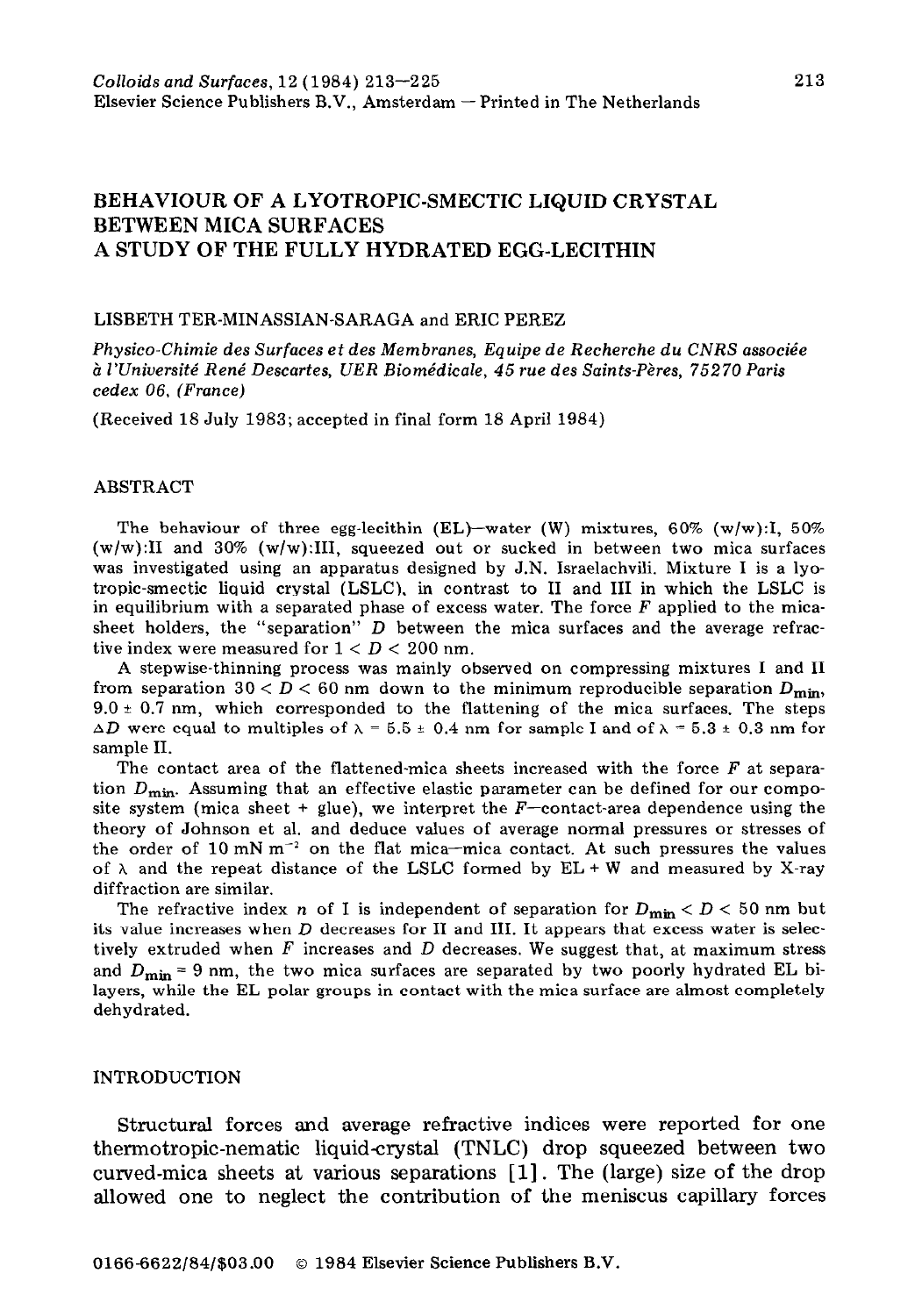to the measured surface forces. Both force and refractive-index variations originated in the small, central thin-film region of the liquid-crystal drop. The effects were significant at (assumed plane parallel) mica-mica-surface separations smaller than 15 nm.

No results were shown for the thermotropic-smectic liquid crystal (TSLC). It was, however, reported that this layered structure displays elastic behaviour and a stepwise thinning of the mid-portion of the drop after a large pushing force (on the mica sheets) is built up. These forces decay for the four to six layers closest to the mica surfaces, and they remain significant up to mica-mica separations of  $\approx 1 \mu m$ .

We report here the first results obtained [2] with a classical lyotropicsmectit liquid crystal (LSLC), namely the fully hydrated egg-lecithin (EL) [3]. This LSLC is more complex than the TSLC. It is a lamellar system formed by alternating aqueous W and EL bilayers at the composition  $EL/W =$  $60/40$  (w/w).

At lower EL concentrations, the excess water forms a separate phase [4] . Therefore the pattern of squeezing out of LSLC, for example, may be different from that of TSLC and depends on the amount of water in the mixture.

Using an apparatus of the Israelachvili type [ 51, *we* have measured values of the forces  $F$ , separations D and the average refractive index n inbetween the two mica surfaces during either squeezing out or sucking in of three EL/W mixtures. Their compositions were, respectively,  $EL/W = 60/40$  $(w/w):I$ , 50/50  $(w/w):I$  and 30/70  $(w/w):II$ . The experiments were carried out with the sample in equilibrium with either saturated water vapour or liquid water.

Here, the experimental conditions are different from those of the studies described in Refs [1,3]. On compression, first excess water is extruded, and second, hydrated-lipid bilayers are expelled because our system is open to both EL and W. The thickness of these bilayers is expected to be pressure dependent, as shown in Ref. [ 31. The technique developed by Israelachvili provides values for the applied forces. We have tried to deduce from the measured forces the values of the applied pressures.

## **MATERIALS AND METHODS**

## *Materials*

EL was obtained from Lipid Products (U.K.). The samples were prepared by incubating EL and the appropriate amount of tridistrilled water overnight at  $0^{\circ}$ C in an N<sub>2</sub> atmosphere. Except for sample I, which is a well-known LSLC [4], the samples included a separate phase of pure excess water in equilibrium with LSLC [4].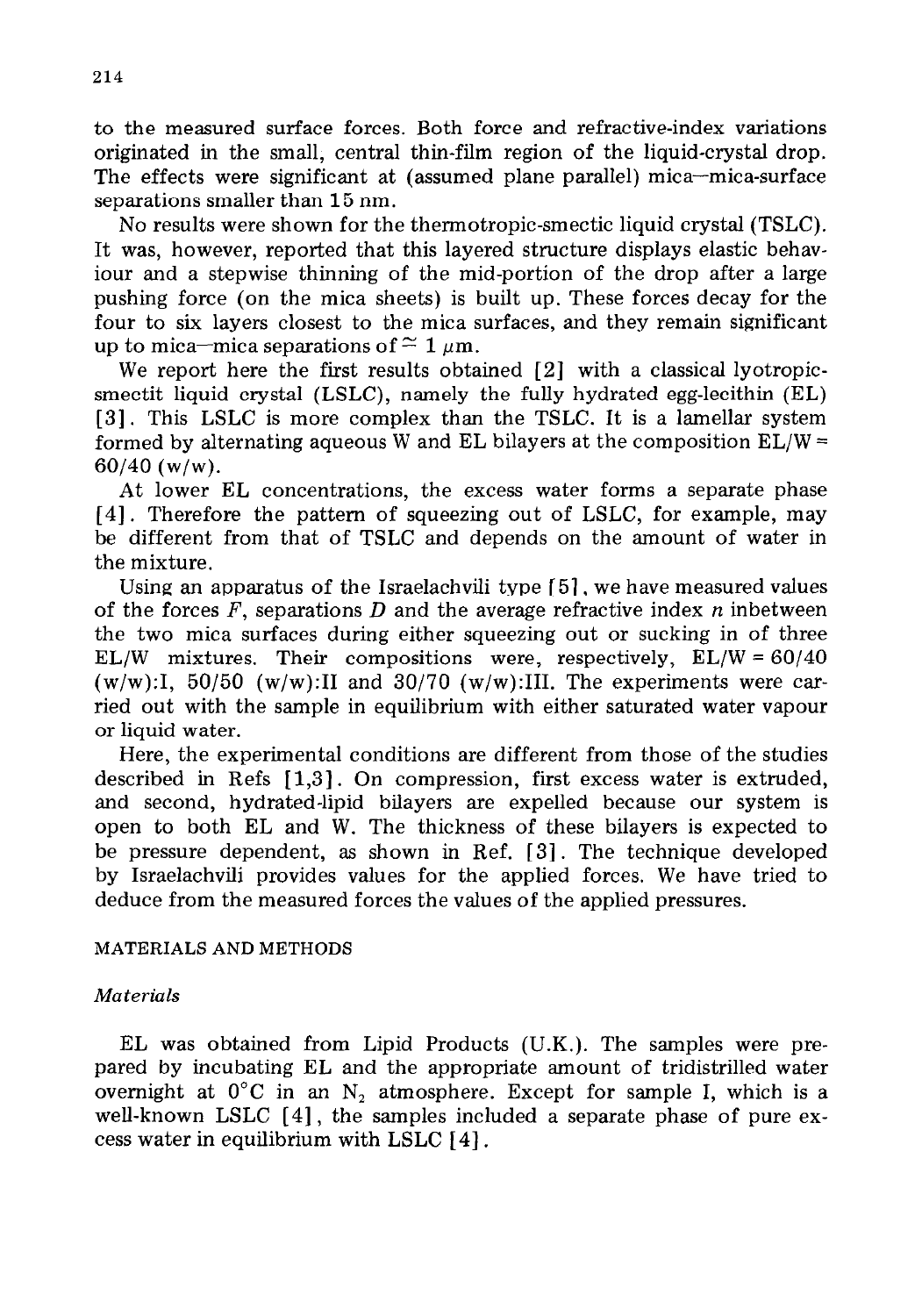# *Methods*

## *Apparatus*

This has been described in Refs [ 1,5]. Its reliability was established by measuring the force versus distance with an aqueous  $10^{-3}$  *M* NaCl solution and comparing the results with those reported in Ref. [ 51. The results reported were obtained at room temperature: 20.5-24.5"C.

The reference (zero) separation between the flattened-mica surfaces was determined in air before each run. The radius of curvature *R* of the mica surfaces was measured in the presence of LSLC. The radius *a* of the mica-mica-contact area, assumed to be circular, was estimated using a  $200 \times$  magnifying device.

## *Description of a run (Fig. 1)*

The runs were conducted on the same LSLC sample, first in the presence of saturated water vapour and then with the sample immersed in liquid water.

The cell was filled with water to a level where its surface was close to but below the force-measuring leaf spring. A large amount (about 0.1 ml) of LSLC, which had the appearance of a paste, was deposited with an



**Fig. 1. The variation of the area of flat mica with the effective applied force** *F.* **EL/W,**  50/50 (w/w) in liquid water,  $24^{\circ}$ C. *a* radius of contact area. (a) x, increasing  $F$ ;  $\circ$ , decreasing  $F$ . (b) Plot of  $F$  vs  $a^3$ , according to Eqn (1). The "contact" rupture occurred at **-0.26 mN.**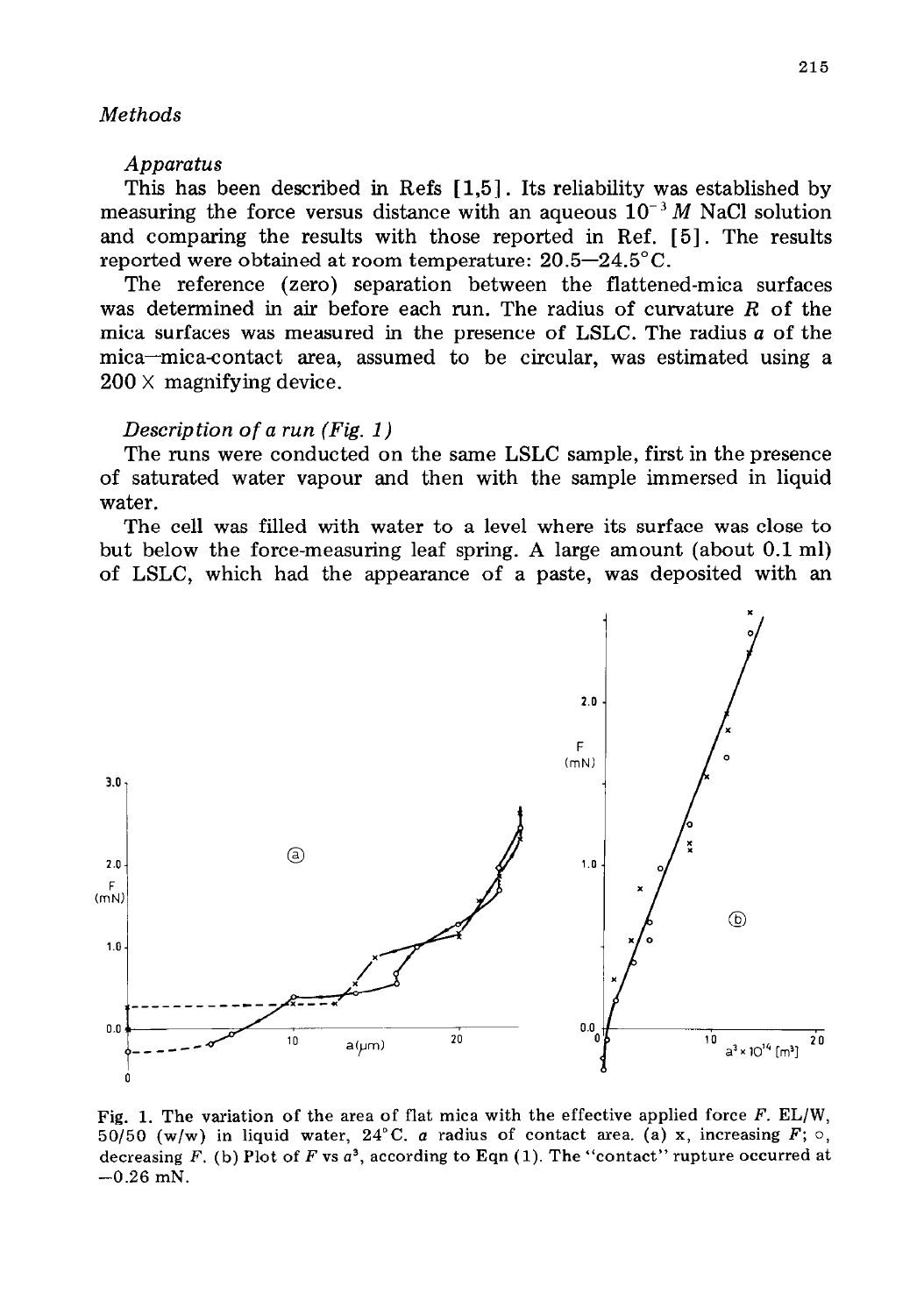automatic micropipette between the widely separated  $(1-2)$  mm mica surfaces and allowed to equilibrate (temperature, water content and distribution, etc.) overnight.

The force-measuring leaf spring supports the lower mica sheet [ 51. Moving the leaf-spring clamp stepwise upwards (downwards), we modified accordingly the force on the sample which was subsequently squeezed out (sucked in). On the very first compression of a sample from an initial large separation of mica surfaces  $D \cong 1 \mu m$ , a significant force built up before the mica surfaces jumped to a separation  $D_{\text{min}}$ , where they flattened. The average normal pressure or stress on the LSLC film of thickness  $D_{\text{min}}$  was obtained from the values of the force  $F$  and of the "circular" flattenedmica areas as follows:  $P = F/\pi a^2$ .

The ordinary refractive index, n, was measured at the separation  $D_{\min}$ and at several larger time-independent separations  $D$ . The movement of the leaf-spring clamp was then reversed (sucking in mode) and D, *a* and n were measured (Fig. 1). First, the radius *a* decreased at practically constant  $D$  (within our experimental accuracy). Then it vanished and a tension built up which, at a threshold value, pulled the mica surfaces apart, i.e., the "contact" ruptured. At this point the tension in the system had not yet relaxed. At constant clamp position the leaf spring and the separation D between the mica surfaces relaxed (Fig. 2). The log  $(D_{\infty}-D)$  versus time plot in Fig. 2 was obtained assuming that  $t_{\infty} = 280$  min and  $D_{t=\infty} = 289$  nm. Considering the large size of the samples studied, we assumed that **after**  their relaxation the residual force was practically *D* independent; operationally, this reference force was equal to zero.



**Fig. 2. Relaxation of surface separation as a function of time t to the equilibrium dis**tance  $D_{\infty}$ . Mixture II in the presence of liquid water at  $24^{\circ}$  C.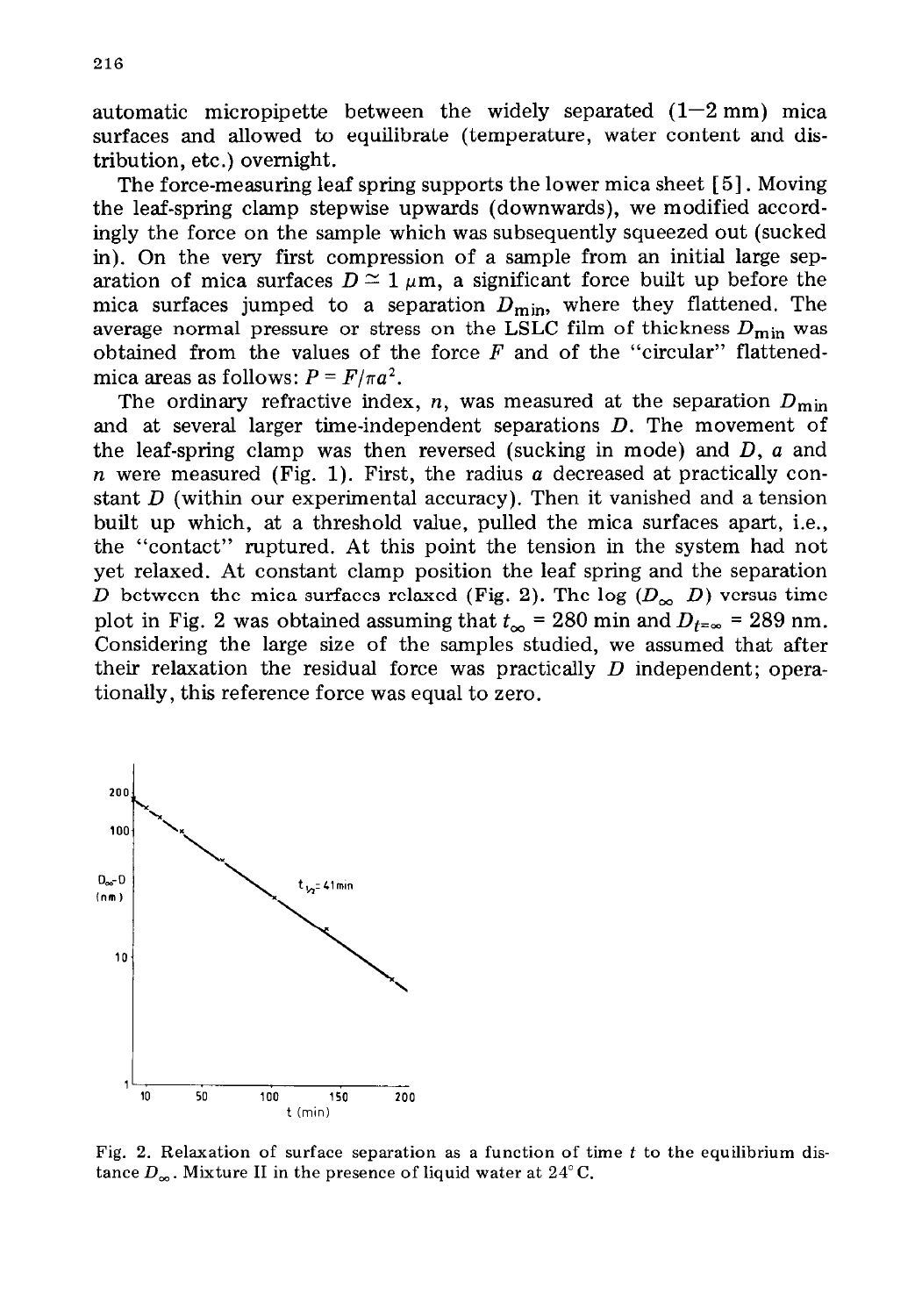## *Refractive index*

The optical method described in Ref. [5] was used to measure the variation of the average refractive index *n* of the LSLC thin films bounded by the mica surfaces at separations  $D$ . The error in  $n$  was largest at the smallest separation. It became  $\Delta n = \pm 0.04$  for  $D \approx 10$  nm and  $\Delta n = \pm 0.01$  for  $40 < D < 150$  nm.

X-ray diffraction experiments [4] showed that EL molecules orientate normally to the plane of the layers. We assume (see Discussion) that the plane of the layers was parallel to the mica surfaces. Therefore, as the incident light was normal to them, it was parallel to the acyl chains of the EL molecules and the measured average refractive index *n* was the ordinary one, *n, .* 

#### **RESULTS**

### *Compression and decompression experiments*

Figures 3, 4 and 5 reproduce the variation of the force *F* with separation D on compression. The values obtained for the refractive index *n are* shown in Fig. 6.



**Fig. 3. Variation of the load** *F* **with the separation** *D* **between the mica surfaces for**  the EL/W mixture III.  $t = 20.5 \pm 0.5^{\circ}$ C. (x), In saturated water vapour; ( $\bullet$ ), in liquid **water.**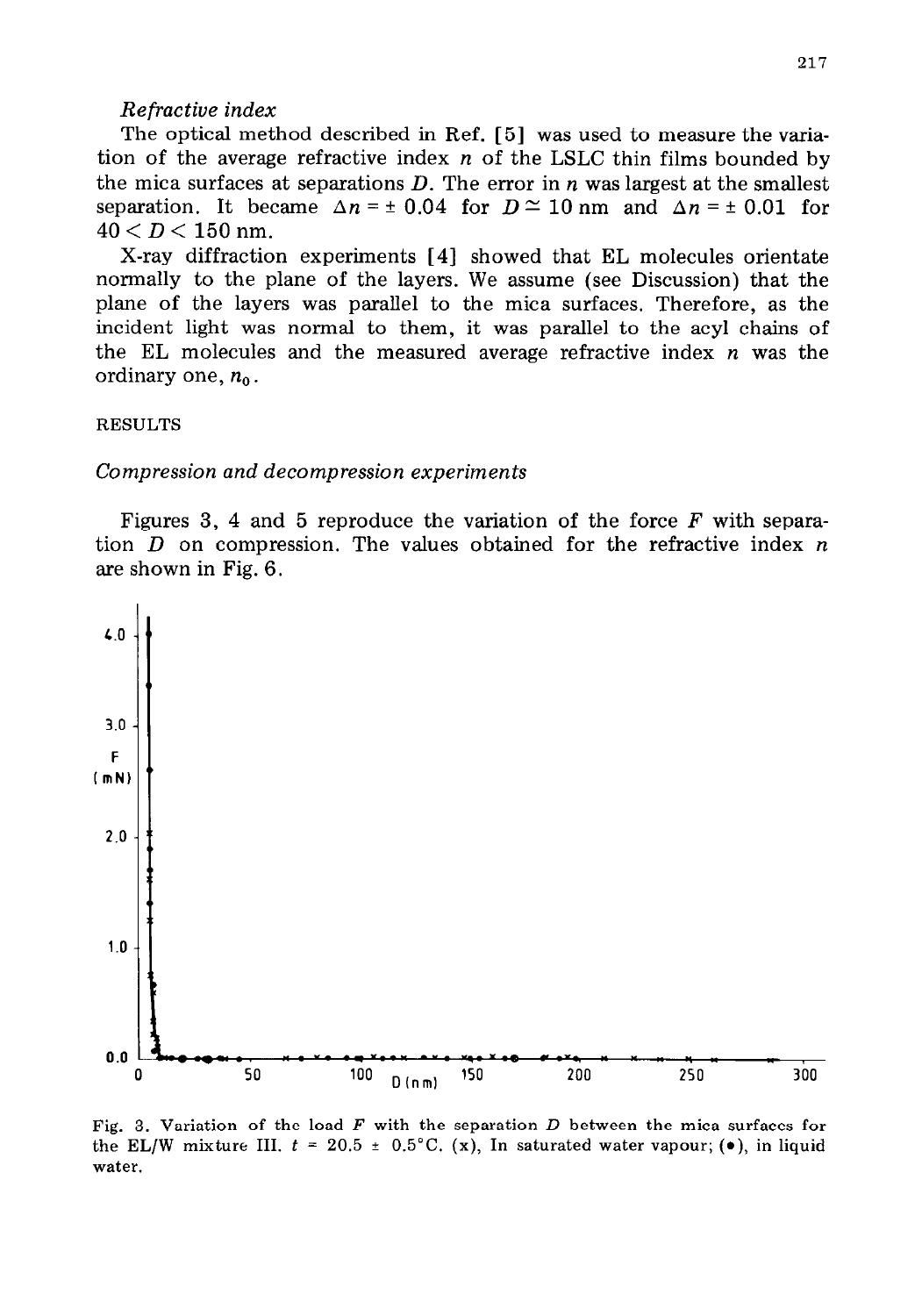

Fig. 4. Variation of the load *F* with the separation *D* between the mica surfaces for the EL/W mixture II, at  $t = 24 \pm 1^{\circ}\text{C}$ .  $\times$  , In saturated water vapour;  $(\textbf{x}, \triangle)$ , in liquid water. Dashed line: D-instability or jump. Full line: gradual variation of *D.* 



Fig. 5. Variation of the load *F* with the separation *D* between the mica surfaces for mixture I at  $t = 23.5 \pm 1$ °C. In water-saturated vapour only.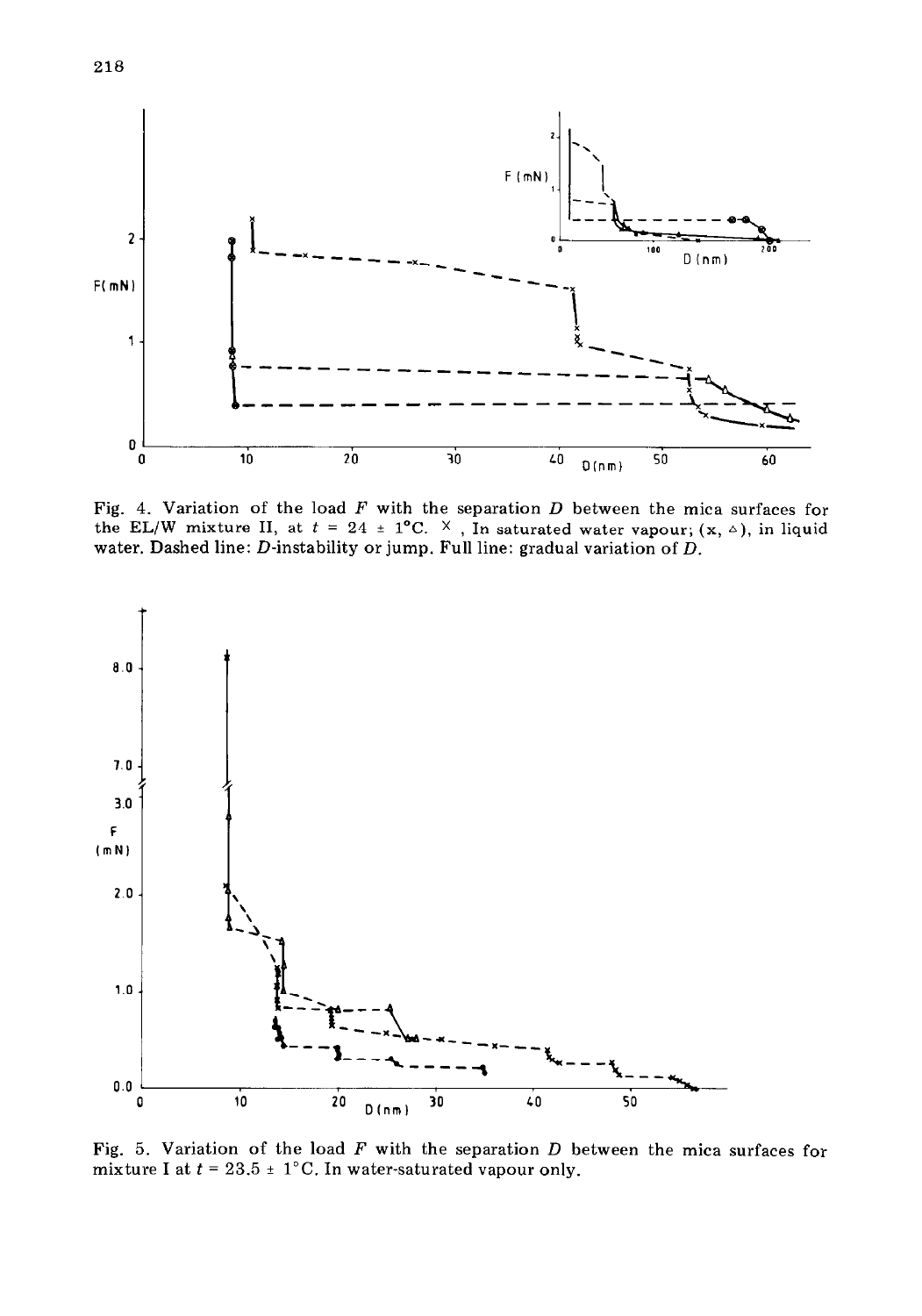

**Fig. 6. Average ordinary refractive index n variation with the separation** *D.* **20.5**  $\lt t$  $\lt$ 24.5°C. (x) Mixture I; ( $\bullet$ ), mixture II; ( $\circ$ ), mixture III. ( $\circ$ ) Quoted from Ref. [8]; (\*), **quoted from Refs. [ 61 and [ 7 1.** 

#### *(a) 30/70 (w/w) EL/W samples (Fig. 3)*

In the presence of both water vapour and liquid water at  $20.5 \pm 0.5^{\circ}$ C this sample thinned down to  $D < 10$  nm under negligible ( $< 0.05$  mN) compressing forces. No major stepwise variations in the separation  $D$  were noticed. The mica sheets flattened at  $D_{\text{min}} < 5.0 \pm 0.1$  nm. The values of the average normal pressure *P* obtained from the data are shown in Table 1. It is about  $8 \times 10^8$  mN m<sup>-2</sup>. Increasing P ten times reduced the separation D by  $0.5 \pm 0.1$  nm.

#### *(b)* 50/50 (w/w) *EL/W samples (Fig. 4)*

In one experiment, carried out in the presence of saturated water vapour, the LSLC compression started at  $D \cong 200$  nm, then allowed the build-up of a significant force (0.42 mN), at which the sample yielded and thinned down to  $D_{\text{min}} = 8.7 \pm 1$  nm where the mica sheets flattened. Increasing the stress to above  $9.0 \times 10^8$  mN m<sup>-2</sup>, the separation  $D_{\text{min}}$  shifted to 8.4 nm (Table 1). From the values of  $D_{\min}$  and *F*, where the mica sheets flattened, the average value of  $D_{\text{min}} = 9.4 \pm 1$  nm and  $P = 3.5 \times 10^8$  mN m<sup>-2</sup> were obtained from three runs.

For experiments carried out in the presence of liquid water, the runs are shown in Fig. 4. One was started at  $D = 150$  nm. On applying a force of 20  $\mu$ N the sample thinned down to 60 nm. On increasing the force *F*, compression instabilities occurred at  $D = 52.5$  nm,  $D = 41.3$  nm,  $D = 26.0$ nm and  $D = 15.5$  nm. The second run was started at  $D = 210$  nm. This sample thinned gradually down to  $D = 54$  nm at  $F = 640 \mu N$ . Then it yielded and thinned to  $D_{\text{min}} = 8.4$  nm at  $F = 780 \,\mu\text{N}$  and  $P = 2.7 \times 10^8 \,\text{mN m}^{-2}$ . *No* stepwise thinning was observed, as for the experiment carried out in the presence of saturated water vapour. The major compression instability occurred, in liquid water and in vapour, at almost the same force *F (see*  Fig. 4) but at different separations: at  $D = 54.5$  nm in liquid water and at  $D = 180$  nm in vapour.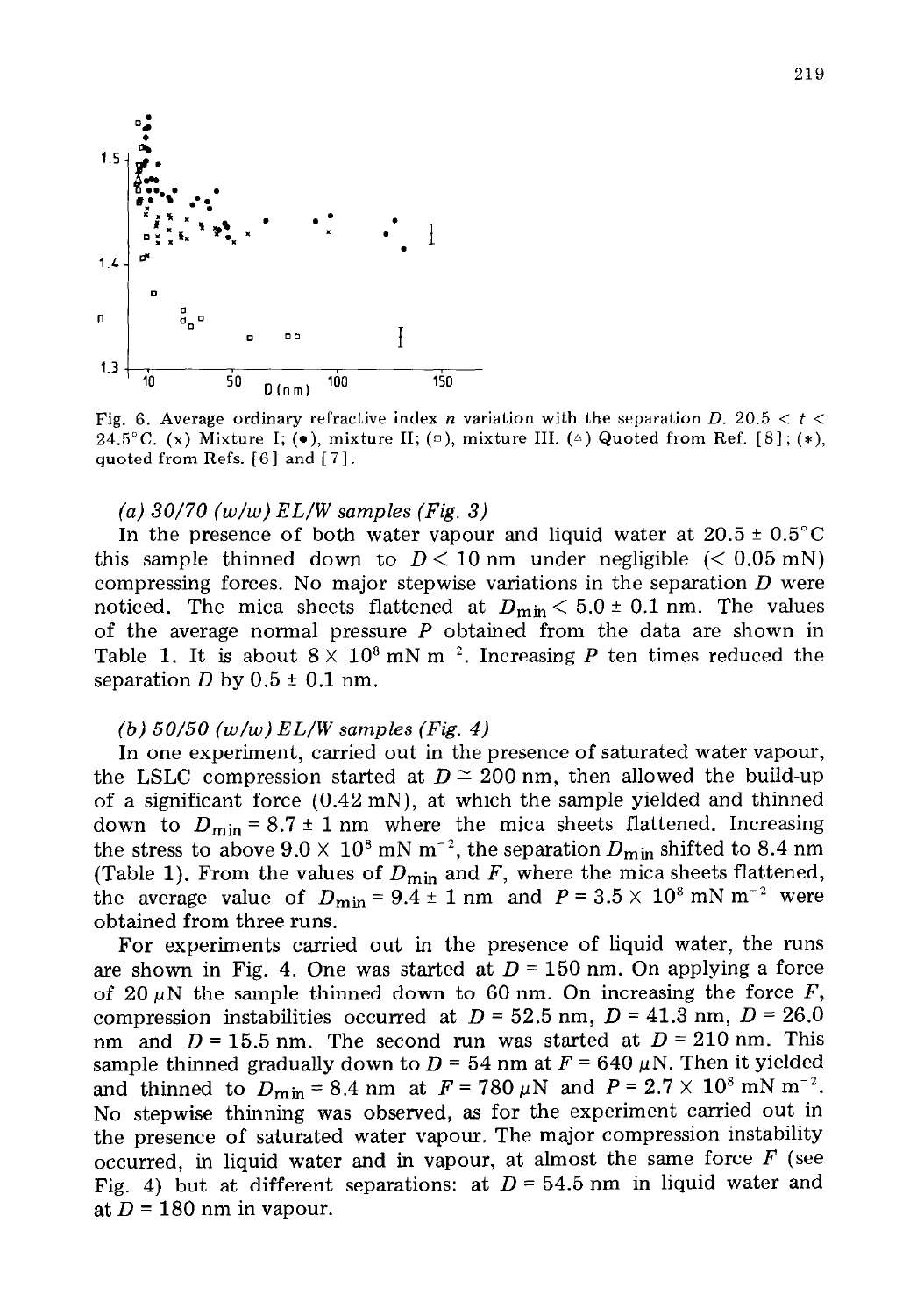| г |  |
|---|--|
|   |  |

| EL/W<br>(w/w)<br>(environment)        | $D^{\mathbf{a}}$<br>(nm) | $\boldsymbol{F}$<br>$(\mu N)$ | $P^{a} \times 10^{-8}$<br>$(mN m^{-2})$ |  |
|---------------------------------------|--------------------------|-------------------------------|-----------------------------------------|--|
| 60/40 (water vapour)                  | 25.4                     | 294                           | 4.5                                     |  |
|                                       | 19.9                     | 419                           | 4.4                                     |  |
|                                       | 14.4                     | 434                           | 4.6                                     |  |
|                                       | 14.0                     | 472                           | 5.0                                     |  |
|                                       | 14.0                     | 507                           | 5.4                                     |  |
|                                       | 13.6                     | 760                           | 7.0                                     |  |
|                                       | 19.3                     | 700                           | 8.0                                     |  |
|                                       | 13.8                     | 1200                          | 9.6                                     |  |
|                                       | 8.8                      | 2000                          | 12.6                                    |  |
|                                       | 8.8                      | 2800                          | 13.0                                    |  |
| $50/50$ (vapour)                      | 8.7                      | 400                           | 4.2                                     |  |
|                                       | 8.5                      | 930                           | 4.7                                     |  |
|                                       | 8,5                      | 1840                          | 9.0                                     |  |
|                                       | 8.4                      | 2000                          | N.D. <sup>b</sup>                       |  |
| 50/50 (liquid water)                  | 8.4                      | 780                           | 2.7                                     |  |
|                                       | 10.4                     | 1900                          | N.D.                                    |  |
|                                       | 10.4                     | 2200                          | N.D.                                    |  |
| 30/70 (water vapour and liquid water) | 5.1                      | 760                           | 8,0                                     |  |
|                                       | 5.0                      | 1620                          | 13.0                                    |  |
|                                       | 5.0                      | 2040                          | 14.0                                    |  |
|                                       | 4.4                      | 3820                          | 91.0                                    |  |

The variation of the separation *D* between the flattened-mica surfaces, with the load  $F$  and the normal stress  $P$  applied to thin films of  $EL/W$  mixtures

aMeasured values (non-averaged).

 ${}^{b}N.D.$  = not determined, i.e., the radius of the flat-mica surface was not measured.

Although the thinning pattern of the two samples of mixture II were not identical, the values of  $D_{\text{min}}$  and of the stress *P* were the same whatever the environment. In the presence of saturated vapour, values of  $D_{\text{min}}$  $= 8.5$  nm and  $P = 4.4 \times 10^8$  mN m<sup>-2</sup>  $\pm$  0.3  $\times$  10<sup>8</sup> were found. We obtained values of  $D_{\text{min}} = 8.4$  nm and  $P = 2.7$  mN m<sup>-2</sup> in the presence of liquid water (see Table 1). Therefore, the stepwise thinning process is not reproducible for mixture II. When stepwise thinning occurred, the steps  $\Delta D$  were multiple of  $\lambda = 5.3 \pm 0.3$  nm.

# (c) 60/40 (w/w) *EL/W samples (Fig. 5)*

This sample was studied only in the presence of saturated water vapour at  $23.5 \pm 1.2^{\circ}$ C. It was a thick paste. Compressed between mica surfaces, initially at a separation  $D = 700$  nm, it yields at about  $F = 1$  mN. This value is close to that observed for the  $50/50$  (w/w) EL/W sample studied in the presence of saturated water vapour (Fig. 4).

The results shown in Fig. 5 have been obtained with samples which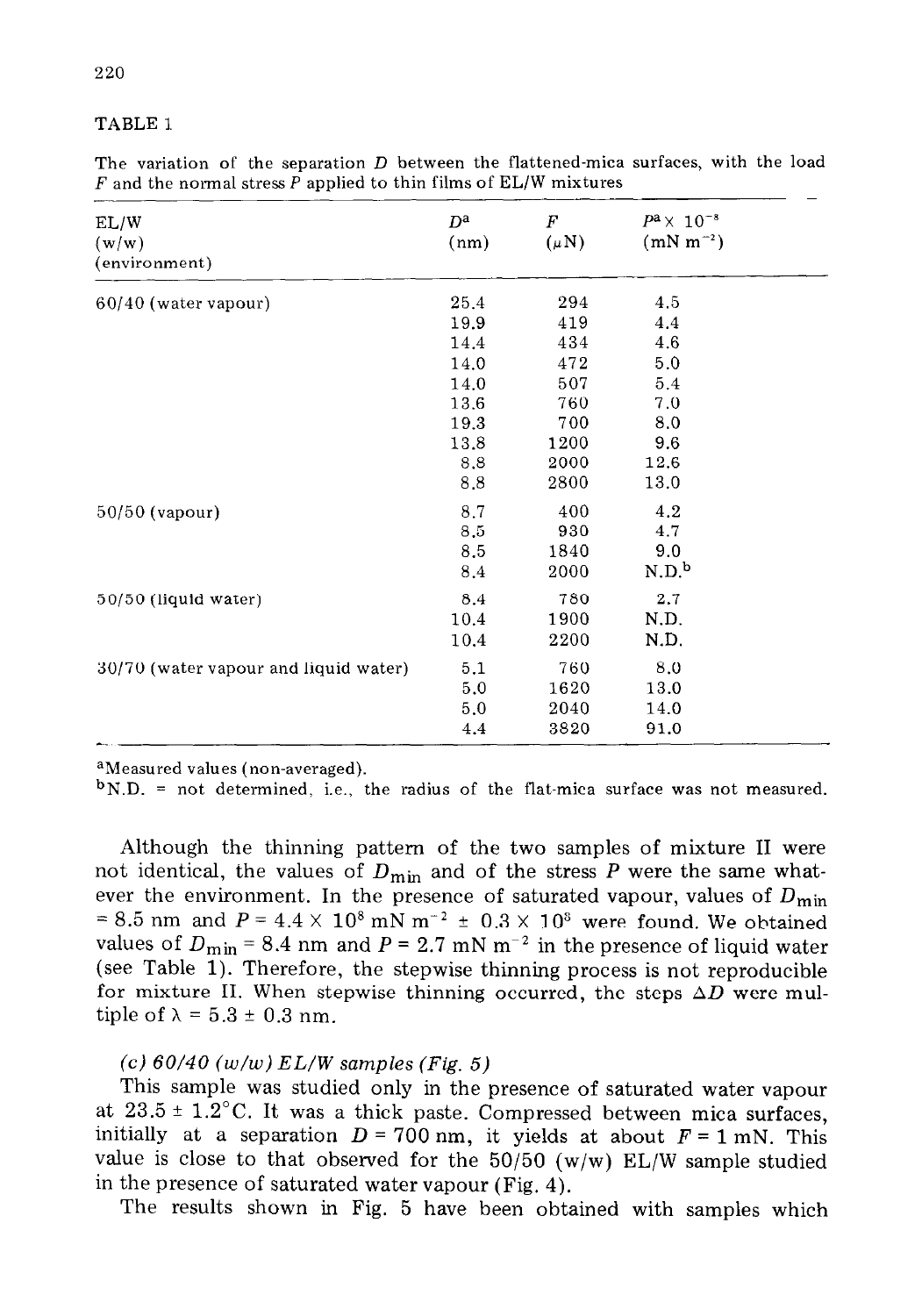have been allowed to relax at smaller separations  $D$  (several tens of nanometers) between the mica surfaces. The thinning always proceeded stepwise. The steps in the three runs shown in Fig. 5 were equal to  $\lambda = 5.5 \pm 0.4$ nm. In contrast to the mixtures discussed under  $(a)$  and  $(b)$ , the mica sheets were flat at several separations larger than  $D_{\text{min}}$ , as shown in Table 1. For this sample, which is a homogeneous LSLC, the average value of a  $D$ -step is the same when the mica sheets are either flat or curved. Also, the smallest separation  $D_{\text{min}} = 8.6$  nm is close to that displayed by the mixture 50/50  $(w/w)$  EL/W.

The decompression of the samples did not show stepwise thinning, in general. On decreasing the force, the contact diameter decreased reversibly at constant  $D_{\min}$  separation and no time effects were noticed under these conditions (Fig. 1). The scattering of the results shown in this Figure originated in the low accuracy of the values obtained for the radius a.

In general, at a given tension (negative force  $F$ ) the mica surfaces drew apart from the separation  $D_{\min}$  to a much larger D.

## *Refractive index*

The values of the average refractive index  $n$  obtained for the EL/W mixtures I, II and III under the various conditions and separations  $D$  in the temperature range  $20.5-24.5^{\circ}$ C are shown in Fig. 6. For all the mixtures, *n* decreased with separation D. The decrease was larger for mixture III, which contained the largest amount of excess water, as if it were selectively squeezed out when the separation  $D$  decreased and the force  $F$  increased. For mixture III, the refractive index value  $n = 1.33 \pm 0.01$ , measured at large separations ( $D \approx 100$  nm) was very close to that of pure water ( $n = 1.335$ ). Mixture II, which had less excess water, displays a similar D-dependence of *n*, but the value of the refractive index  $n = 1.46 \pm 0.01$ at  $D > 60$  nm is higher. Such a value has been obtained for the ordinary refractive index of black lipid membranes [6]. Finally, the homogeneous LSLC (mixture III) did not display any change of the refractive index with separation D. The average value obtained,  $n = 1.43 \pm 0.05$ , was smaller than that of mixture II. It is interesting to point out that at  $D_{\text{min}}$ , when the mica surfaces are flattened, the average water content of samples I, II and III did not significantly affect the value of the refractive index. The highest values measured for samples II and III at  $D_{\text{min}}$  cannot be explained, while the smallest ones are consistent with those reported in Refs. [6-S]. However, such unexpectedly high values for the refractive index, corresponding to solid paraffins, have been reported for liquid paraffins and hydrocarbons squeezed out between mica surfaces [9]. Finally, when the value of the refractive index  $n$  at large separation  $D$  was substracted from that measured at  $D_{\text{min}}$ , a shift  $\Delta n$  was obtained for the mixtures I, II, III studied. These shifts are equal to  $\Delta n \simeq 0, 0.2 \pm 0.05$  and  $0.7 \pm 0.05$ , respectively. They increase with the amount of excess water in the EL/W mixtures.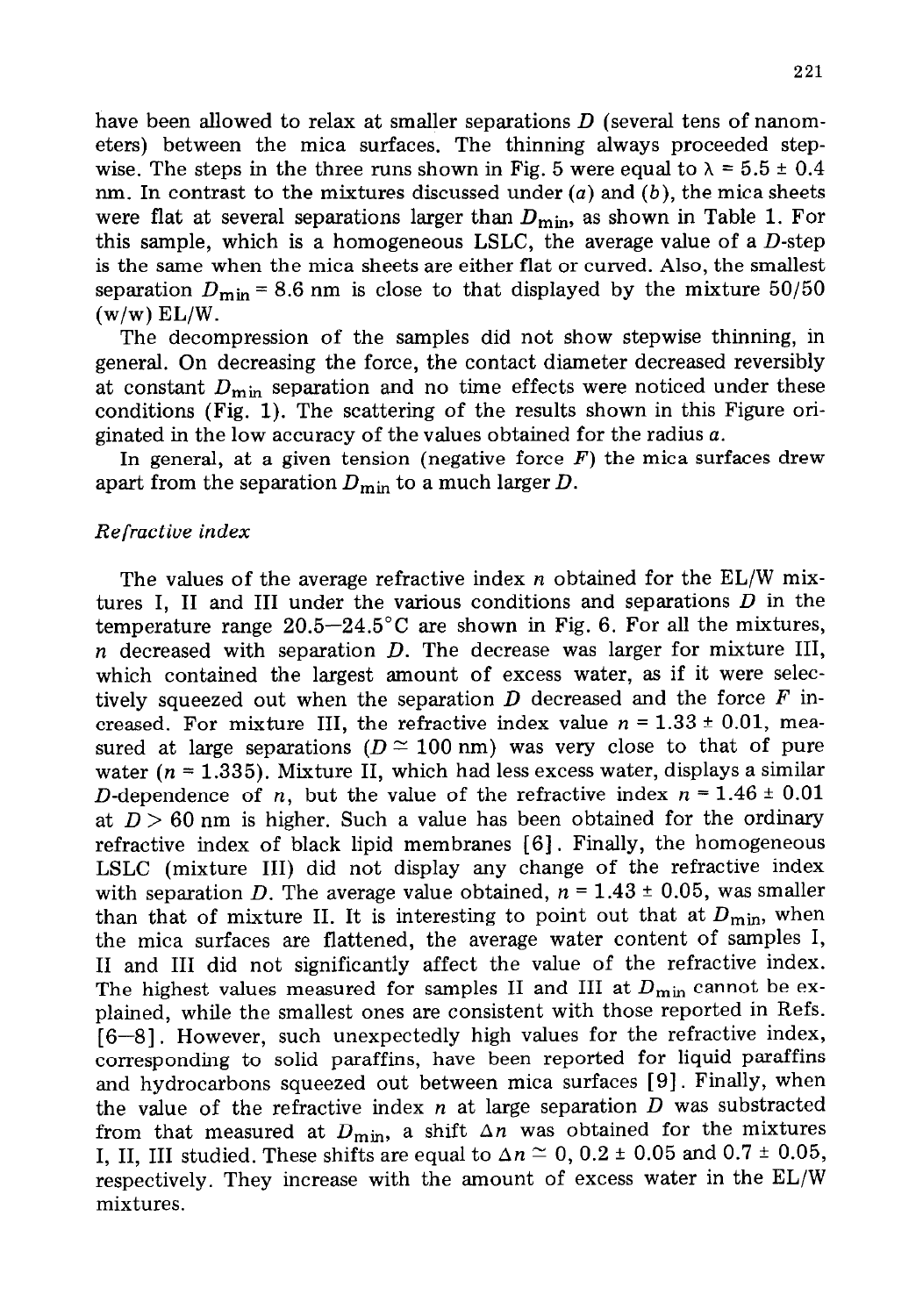# *Elastic behaviour of the mica sheets and adhesion in the presence of EL/W mixtures*

This behaviour was mainly studied using mixture III. Prior to the flattening of the mica sheets, the compression-dilation process was not reversible. The large hysteresis was probably due to the sample viscoelasticity. However, at the  $D_{\text{min}}$  separation, the deformation of the mica sheets, as estimated from measurement of the "contact" flat area radius *a* by the applied load  $F$ , was reversible (see Fig. 1a). A negative force  $F$  or tension was required to rupture the "mica-mica" contact. The average value obtained from three measurements for  $(F/R)_{a=0}$  was  $0.20 \pm 0.10$  mN.

To understand the origin of these results, we used the theory of Johnson et al.  $[10]$ , which describes the deformation of two elastic adhering spheres at contact, applying it to our composite system formed by the curvedmica sheets and their polymeric-glue substrate. According to Ref. [ 101, the relation between the applied load *F* and the radius of the circular contact area is given by the following equation

$$
(R/K)a^{3} = F + 3\gamma \pi R + \{6\gamma \pi RF + (3\gamma \pi R)^{2}\}^{4}
$$
 (1)

where  $\gamma$  is the free energy of adhesion of the surfaces and K is a characteristic elastic parameter. In the case of the elastic-sphere model, which is a rough one for our composite mica-sheet-glue system,  $K$  is an effective elastic parameter. When  $F \geq 3\gamma \pi R$ , F becomes proportional to  $a^3$  (Fig. lb), according to Eqn (1). The results, too scattered, were not interpreted. The low accuracy of the measured values of the radius *a* resulted in large scattering of the values of  $a^3$ . The absence of time effects, when the mica sheets flattened, and the straight line shown in Fig. lb at large forces *F,*  allowed us to conclude that the viscoelastic effects were not involved under these conditions. Then, the average stress or normal pressure  $P = (F/$  $\pi a^2$ ) was deduced (see Table 1). According to Eqn (1) the tension  $-F =$  $3/2 \pi \gamma R$  at  $a = 0$  is independent of the elastic behaviour of the deformable mica-sheet-glue system. The mica-sheet radius of curvature was equal to  $R = 0.87 \times 10^{-2}$  m. The values of the free energy of adhesion  $\gamma$  of the mica sheets separated by a film of thickness  $D_{\text{min}} = 9$  nm of the EL/W mixture II were in the range  $2-6$  mN m<sup>-1</sup>. This value is of the same order of magnitude as that reported for rubber-rubber adhesion immersed in water, namely  $\sim 7$  mN m<sup>-1</sup> [12]. We do not speculate on our values of  $\gamma$  at present.

# **DISCUSSION OF THE RESULTS**

Our experiments were carried out in the temperature range  $20.5-24.5^{\circ}$ C. However, the structure of EL-LSLC displays no discontinuity in this range  $[4]$ .

Whatever its origin and nature, the force *F* and the related pressure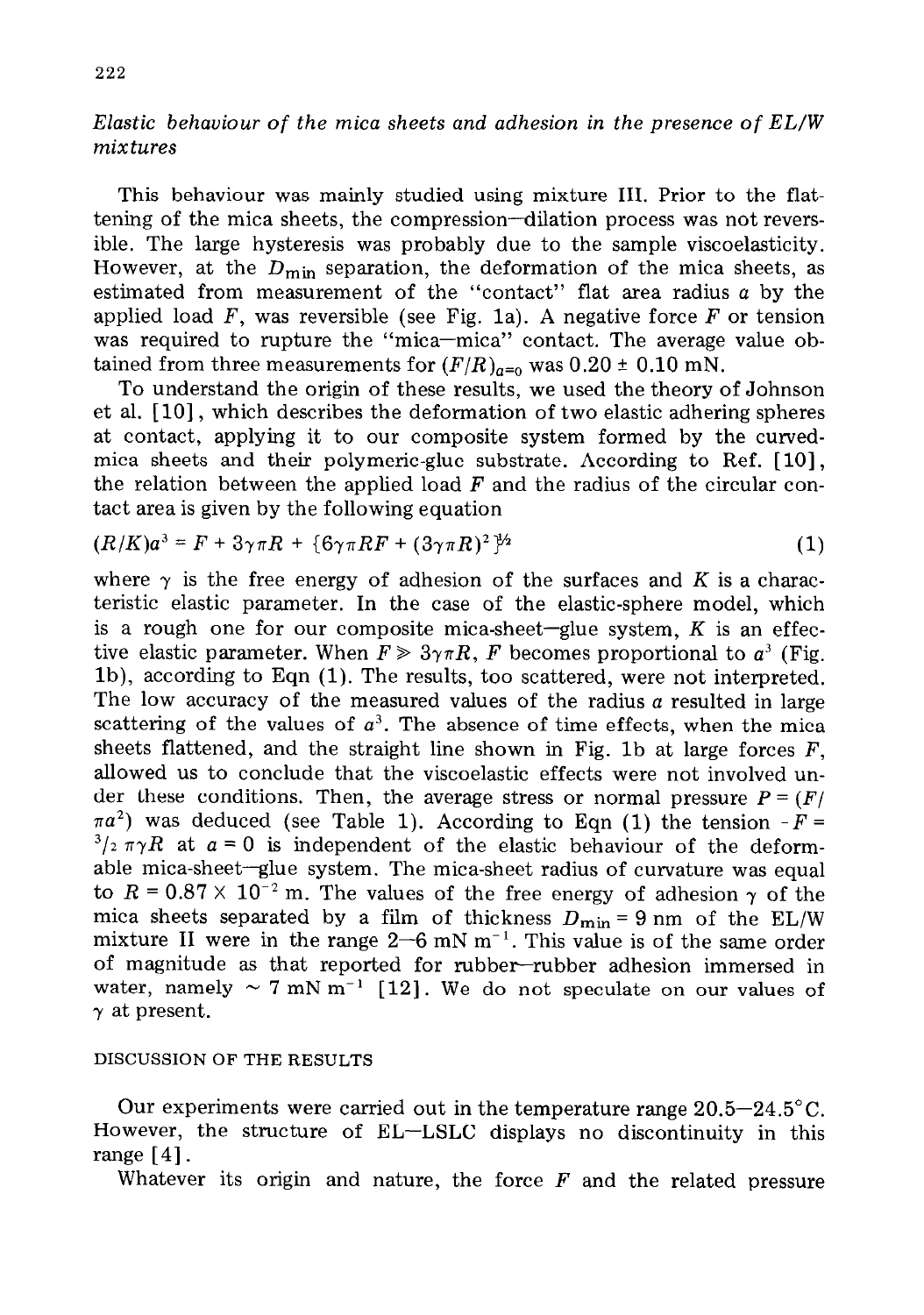affect the hydration of EL bilayers and the LSLC repeat distance, which varies with any applied pressure [3] . Then, if a compression instability sets in, e.g., by defect formation and bilayer rupturing, the stepwise thinning which occurred in samples I and II should be related to the value of the repeat distance  $\lambda$  at the average normal pressure or stress set up on the thin liquid film of LSCL, of thickness  $D$ , limited by the mica surfaces before it flattened. The stepwise-thinning behaviour of mixtures I and II gives us information on the orientation of the LSLC on mica: the planes of the bilayers are parallel to the mica surfaces. For sample I, the homogeneous LSLC (60/40 (w/w) EL/W), the values of  $\lambda$  are equal to 5.5  $\pm$  0.4 (Fig. 5) and the compression instabilities occurred at stresses in the range  $4.5-13$  mN m<sup>-2</sup>. At such applied pressures, the repeat distance [3] varies in the range  $\lambda = 5.4 \pm 0.3$  nm for the bulk EL-LSLC. The agreement between our results and those of Ref. [3] may only be a coincidence. We noticed that sample III (30/70 (w/w)  $EL/W$ ), which did not display stepwise thinning, was not viscoelastic. The variation of its refractive index with separation D was largest (Fig. 5) while at  $D_{\text{min}}$  this index was independent of the water concentration in the sample. This may be explained by the very heterogeneous structure of this mixture, probably consisting of a dispersion of large liposomes in water which are trapped between the mica surfaces. When compressed, the excess water is selectively extruded from the trapped liposome dispersion.

Mixture II (50/50 (w/w)  $EL/W$ ) has a composition which is intermediate between that of mixtures I and III, thus it displays the thinning patterns of both these mixtures. When it thinned stepwise (Fig. 4), the steps  $\Delta D$  were multiples of  $\lambda = 5.3 \pm 0.3$  nm. Finally, the variation of the mixture II refractive index with separation  $D$  was intermediate between that of samples I and III.

The minimum separation  $D_{\min}$  is determined by the mixture composition and the deformability of the mica sheets. At the maximum stress available (see Table 1), the average value  $D_{\text{min}} = 9 \pm 0.7$  nm was obtained for the three samples of mixtures II and two samples of mixture I. This value of  $D_{\text{min}}$  is smaller than that of twice the average value of  $\lambda = 5.4 \pm 0.4$ nm corresponding to samples I and II.

We speculate that these flat, thin LSCL films consist of either one overhydrated bilayer (Fig. 7a) or two bilayers, mostly dehydrated at their contacts with the mica surfaces (Fig. 7b). Possibly, the large dipoles of the outer EL molecules orientate their large dipoles parallel to the tangential electrostatic field of the mica surfaces, as described by Muller and Chang [11]. This interaction may enhance the order of the acyl chains belonging to the EL molecules which are nearest to mica and decay with distance from the mica surfaces.

Using the results reported in Ref. [3], namely  $\lambda = 5.4$  nm,  $d_w = 1.6$  nm and  $d_e = 3.8$  nm (where  $d_e$  is the lipid bilayer thickness) corresponding to an applied pressure of  $10 \text{ mN m}^{-2}$ , we estimate the lipid volume fractions  $\phi$  corresponding to the models shown in Figs. 7a and 7b for the separation  $D_{\text{min}}$ , assuming that  $d_e = 3.8$  nm for both models. We obtain  $\phi$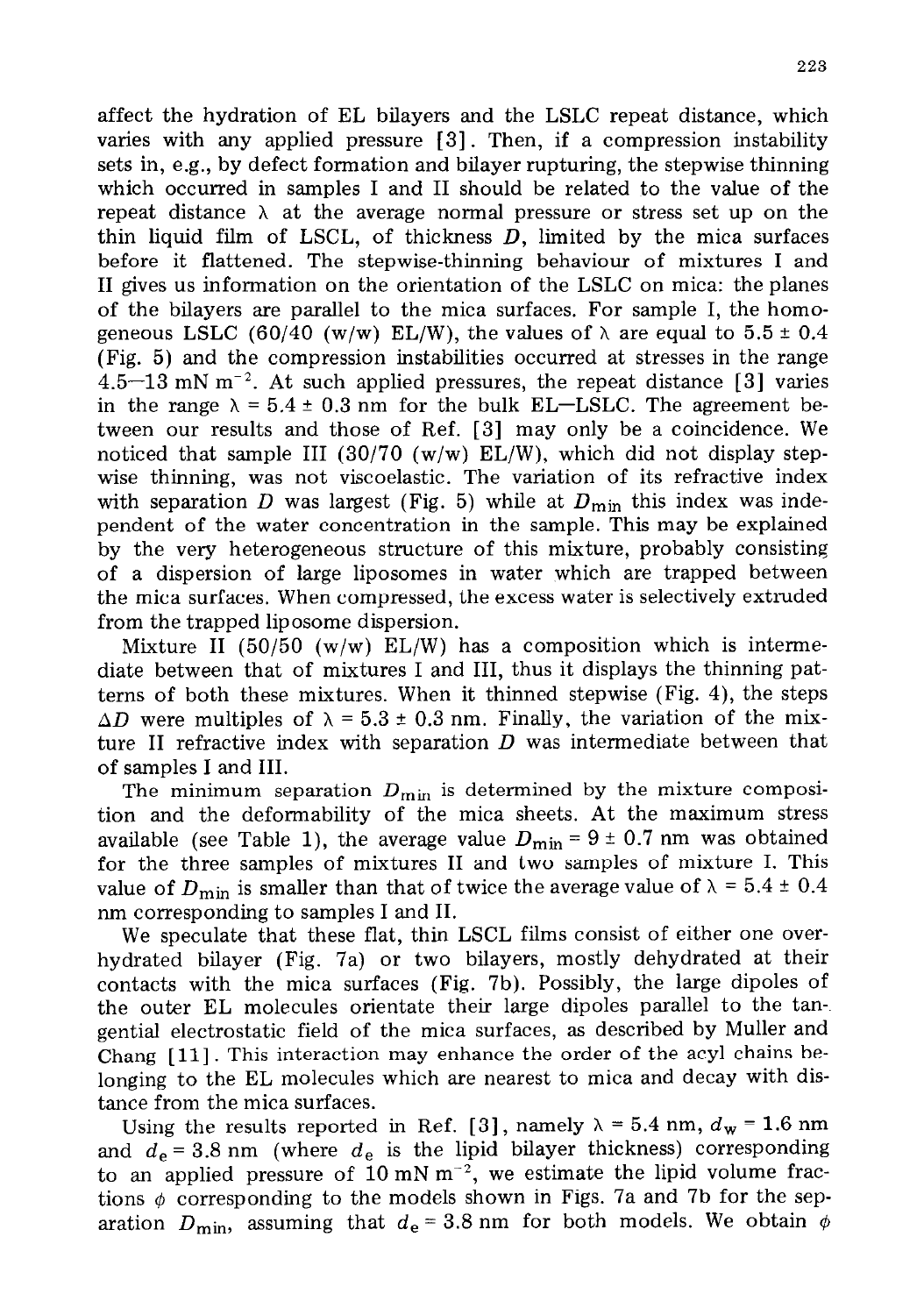(Fig. 7a) = 0.43 and  $\phi$  (Fig. 7b) = 0.84, respectively. The large average values of the refractive index displayed by the thin films of LSLC at  $D_{\text{min}}$ (Fig. 6) point in favour of the model shown in Fig. 7b.



Fig. 7. Structure of the EL/W-LSLC thin film at  $D_{\text{min}} = 9.0 \pm 0.7$  nm. (a)  $d_1 = 3.8$  nm;  $d_w = 2.6$  nm. (b)  $d_1 = 3.8$  nm;  $d_w = 1.4$  nm.

For the dilute mixture III (30/70 (w/w) EL/W) the value of  $D_{\text{min}} = 4.4$ nm has been obtained at a very large stress. It corresponds to one bilayer of EL and to a hydration of one monolayer of water molecules on each side. The lipid mole fraction at this value of  $D_{\text{min}}$  is  $\phi = 0.86$ . The high value of the refractive index,  $n = 1.5$ , verifies this model for the more dilute EL/W mixture III.

The low and D-independent value of the refractive index of sample I  $n = 1.43$  might be due to the high viscosity of this sample, which did not allow selective extrusion of the water from the mica-bilayer interface.

#### **CONCLUSION**

The compression of concentrated dispersions of EL in water between mica surfaces involves the entrapment of lipid multibilayers or liposomes between the solid surfaces and selective extrusion of the excess water phase, as well as of most of the water molecules at the bilayers-mica interface. At large stresses, when the mica sheets flattened, the lipid bilayers, oriented parallel to the mica surfaces, form a thin LSLC film of EL. At mica separations of the order of about ten parallel bilayers, a stepwise-thinning process is observed for the most concentrated dispersions of EL. The steps are related to the repeat distance of the LSLC at the pressure supported by the thin film of EL.

#### ACKNOWLEDGEMENTS

The authors acknowledge particularly interesting discussions with E. Evans, R. Horn, J. Israelachvili, J. Klein, V.A. Parsegian, A. Roberts, E. Sackmann, A. Silberberg and D. Tabor. Mrs Albrecht and G. Madelmont prepared the studied samples.